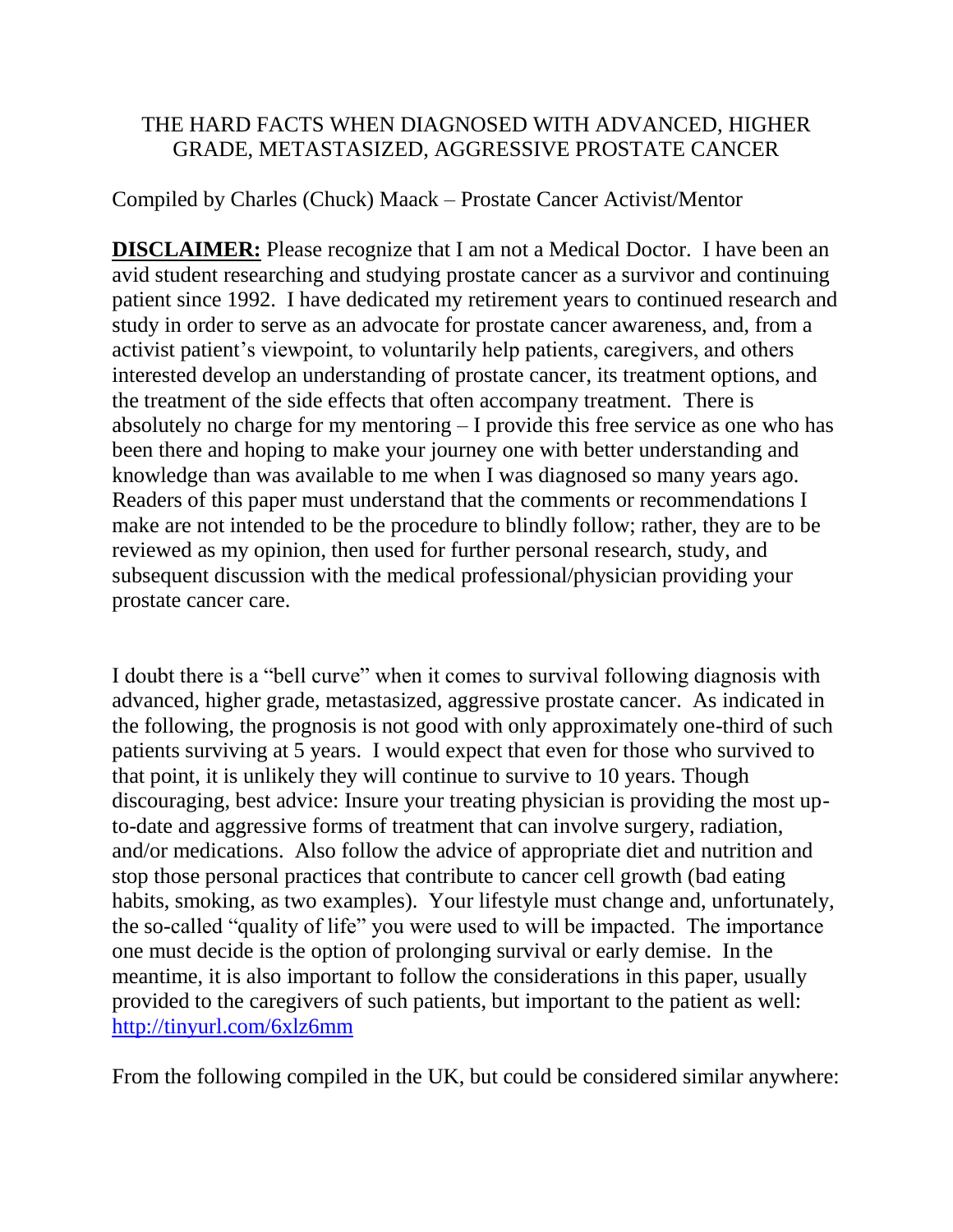## **<http://tinyurl.com/yd94ha3>**

### **Locally advanced prostate cancer**

Locally advanced means [stage 3 prostate cancer.](http://www.cancerhelp.org.uk/type/prostate-cancer/treatment/the-stages-of-prostate-cancer#number) Things get very complicated when trying to find statistics for this group. The statistics generally come from clinical trials. As these relate to various different types and combinations of treatment and to different groups of patients, it isn't possible to group them together easily. Generally though, with radiotherapy and hormone therapy, between 7 and 8 out of every 10 men (70 to 80%) will live for at least 5 years after diagnosis.

#### **Stage 4**

In about 20 to 30 out of every 100 men (20 to 30%) the cancer has spread to another part of their body when they are diagnosed with prostate cancer. This advanced disease is called [stage 4 prostate cancer.](http://www.cancerhelp.org.uk/type/prostate-cancer/treatment/the-stages-of-prostate-cancer#number) About 1 in 3 men with advanced prostate cancer (30%) will live for at least 5 years after they are diagnosed. Again, this is a relative statistic. So it is only related to prostate cancer, and not the risk of dying from other causes. Many men with prostate cancer are older and the disease can be very slow to develop, so it may not end up affecting their life span.

## From: **<http://tinyurl.com/4qors3o>**

#### "**Men whose prostate cancer has spread to distant areas, like their bones**.

These men may need more aggressive treatment for their prostate cancer. Fewer of these men -- about one-third -- will survive their prostate cancer for more than five years."

## From: **<http://tinyurl.com/4d9ed7c>**

## **"Prognosis in Late Stage Disease**

*Locally Advanced.* If the disease is at the locally-advanced stage, in which it has spread beyond the prostate but only to nearby regions, it is more difficult to cure, but survival rates can be prolonged for years in many men. (When cancer has metastasized to the pelvic lymph nodes, the outlook is worse than if it has spread to other areas.)